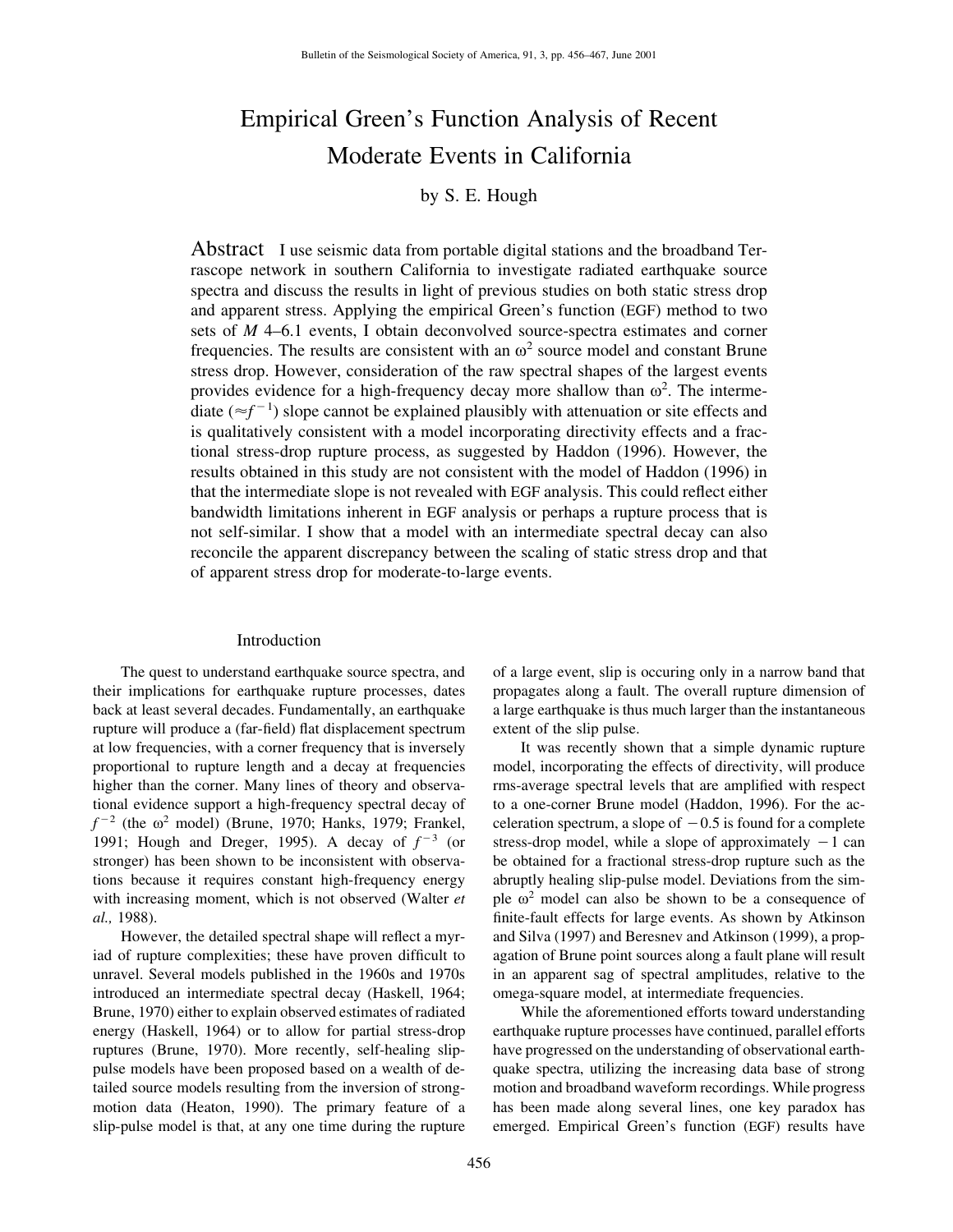consistently argued for fairly simple source spectra of magnitude 2–7 events, with constant Brune stress drop,  $\sigma_{\rm b}$ , estimated from the corner frequency (e.g., Frankel *et al.,* 1986; Mori and Frankel, 1990; Abercrombie and Leary, 1993; Frankel, 1995; Hough and Dreger, 1995). Brune stress drop provides an estimate of the dynamic stress drop that can be related, with assumptions regarding a rupture model, to static stress drop. Often,  $\sigma_b$  and static stress drop are used interchangeably, with the former assumed to represent the latter.

Direct static stress drop estimates, as inferred from finite-fault models of larger events, are also generally found to not scale with moment and to be in the range 1–10 MPa (e.g., Humphrey and Anderson, 1995; Hough, 1996). However, investigations of radiated energy have consistently argued for complex spectral shapes and/or apparent stress drop that increases with moment (e.g., Smith *et al.,* 1991; Kanamori *et al.,* 1993; Mayeda and Walter, 1996; Atkinson and Silva, 1997). An intermediate spectral decay has also been inferred using teleseismic data (e.g., Boatwright and Choy, 1992). It has been suggested that one resolution of this paradox could involve the slip-pulse model for rupture (Mayeda and Walter, 1996). The model of Haddon (1996) suggests that the high values of radiated energy (implying that spectral shapes are elevated compared to an  $\omega^2$  model) of recent moderate-to-large California earthquakes may in part reflect an incomplete accounting of directivity effects, although his results predict that deconvolved (EGF) source spectra should also be characterized by an intermediate (and azimuthdependent) decay.

To further investigate this issue, I use broadband recordings of the 1992 Joshua Tree, California, earthquake sequence from the Terrascope network in southern California (Hauksson *et al.,* 1993) and of moderate events from the Landers, California, sequence of 1992 (Fig. 1) (Hough, 1994). The Joshua Tree earthquake sequence is attractive because it has already been analyzed with an EGF approach (Hough and Dreger, 1995) and radiated energy approaches (Kanamori *et al.,* 1993; Mayeda and Walter, 1996). A static stress drop estimate of  $\approx$  5 MPa is inferred from the mainshock-source model, and Brune stress drop estimates of the mainshock and aftershocks support a constant scaling over the magnitude range 2.5–6. However, Kanamori *et al.,* (1993) and Mayeda and Walter (1996) find high apparent stress for the mainshock ( $\approx$ 20–30 MPa) and evidence for a complex source spectral shape.

#### Data

To identify suitable EGF event pairs or clusters, I first apply a simple pair-finding algorithm using all *M* 3.8 and greater events since 1991, using the Southern California Seismic Network (SCSN) catalog. In general, suitable EGF events for local events are within 1 km of each other; regional studies have successfully used EGF events separated by distances of a few kilometers (Dreger, 1994; Velasco *et al.,* 1994; Jones and Hough, 1995). I first search for events with an epicentral distance within 2 km and a magnitude difference of 0.7 units or more; these criteria are crude, but a subsequent waveform evaluation is made to confirm potential event pairs. To be a suitable EGF event, an earthquake must exhibit a high degree of waveform similarity to its mainshock and be enough smaller than its mainshock to have a distinctly different corner frequency, and yet still be large enough to provide adequate long-period signal-to-noise levels to resolve source properties for the larger event. Suitable pairs are thus typically within 1–2 magnitude units of each other. For each mainshock, the entire catalog is searched to find potential EGF events.

Because the goal is to investigate moderate-to-large (*M* 4–7) earthquakes, the ideal EGF clusters contain a mainshock of magnitude  $5.5-7+$ . Including aftershocks, 10 events in this magnitude range were recorded between January 1991 and June 1996. The most notable of these events are the 23 April 1992 *M* 6.1 Joshua Tree and 28 June 1992 *M* 7.3 Landers earthquakes (Hauksson *et al.,* 1993). The 28 June 1992 *M* 6.5 Big Bear earthquake (Jones and Hough, 1995), the 17 January 1994 *M* 6.7 Northridge earthquake (Jones *et al.,* 1994), and the 20 September 1995 *M* 5.8 Ridgecrest, California event (Hauksson *et al.,* 1995). The pair-finding algorithm reveals a paucity of candidate EGF events for the Landers earthquakes; there are only four events, the largest of which is *M* 4.4. Similarly, only a single candidate EGF event is found for the Northridge event, also of relatively small magnitude (*M* 3.9). This may reflect a general tendency for the bigger earthquakes to leave insufficient residual stress to generate substantial aftershocks that are close to the mainshock hypocenter. The Ridgecrest sequence contains several candidate EGF events; however, upon closer inspection, none exhibit the required degree of waveform or spectral similarity. The sequence also occurred at the edge of the Terrascope network and so is relatively poorly recorded.

Of the available data, two clusters are best suited for analysis: the Joshua Tree earthquake, its foreshock, and several of its aftershocks; and a *M* 5.6 early aftershock of the Landers event that occurred 3 min after the mainshock and was associated with mapped surface rupture on the Eureka Peak fault (the Yucca Valley event) (Hough *et al.,* 1993; Hough, 1994). The source dimension of the mainshock in both clusters is well constrained, in the former case from the finite-fault inversion and in the latter case from the densearray analysis of strong-motion recordings (Hough *et al.,* 1993).

The Joshua Tree sequence was well recorded by the broadband Terrascope network (Kanamori *et al.,* 1991), but broadband recordings of the Yucca Valley event are complicated by the substantial coda of the Landers mainshock. For this event, I use data from a portable instrument deployment (GEOS instruments) (Borcherdt *et al.,* 1985) that recorded the Landers mainshock and much of the early aftershock sequence (Hough *et al.,* 1993). The GEOS instruments that recorded the Yucca Valley event were deployed in a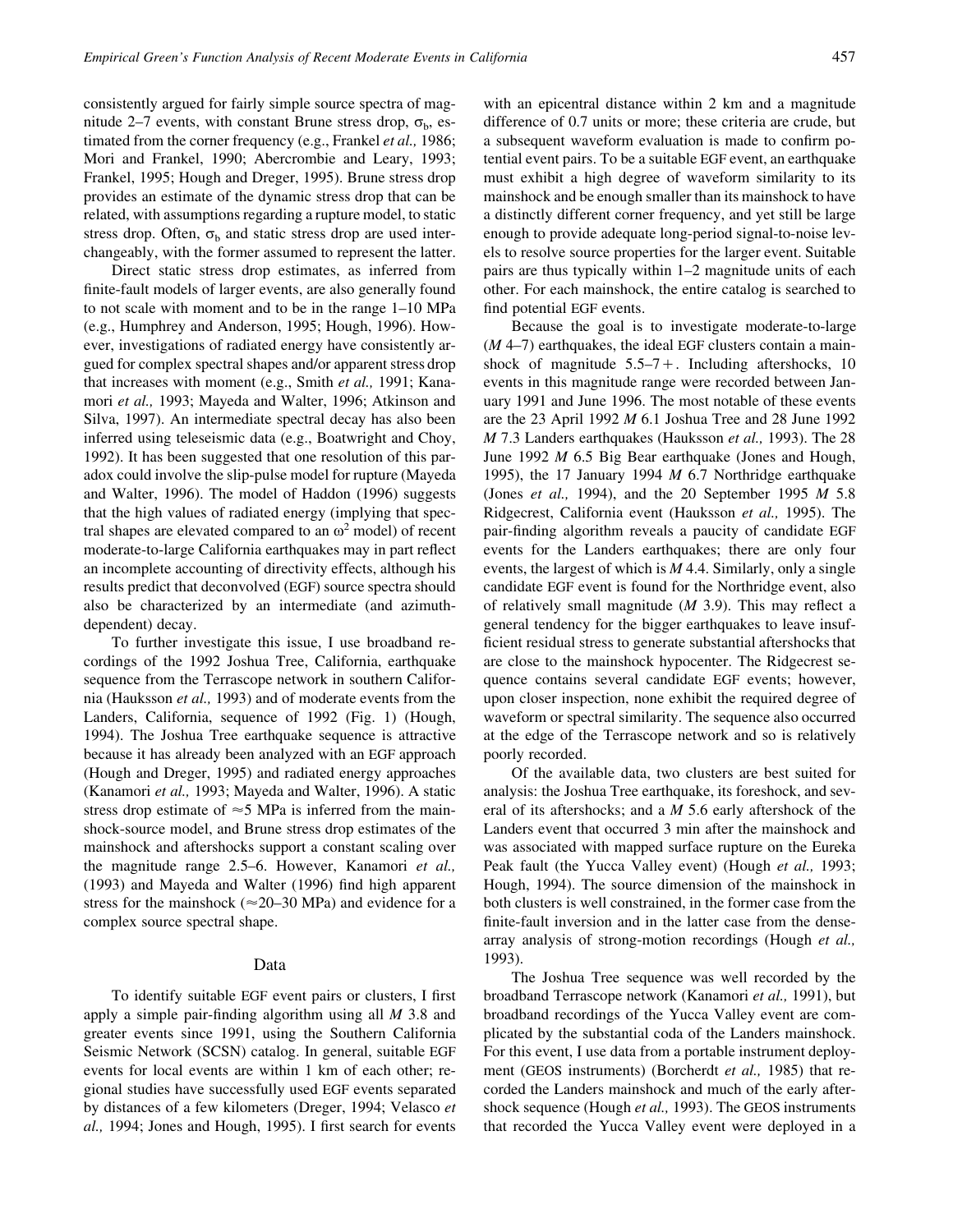dense-array configuration. Because the information is redundant (for gross characterization of source and attenuation properties), I analyze data from a single station, MVB. Figure 1 and Table 1 present locations and magnitudes of events analyzed.

For the Joshua Tree mainshock, low-gain force–balance accelerometer (fba) recordings are available from Terrascope stations PFO and GSC; very broadband (vbb) Streckheisen recordings are used for the mainshock at other stations and all smaller events. The fba data are sampled at 80 samples per sec; the vbb channels at 20 samples per sec. The vbb instrument response is flat to the velocity over the frequency band  $\approx 0.0027-7$  Hz; for the Joshua Tree data, I generally find a usable bandwidth of 0.07–6 Hz.

For the GEOS data from station MVB, I use fba record-

ings and obtain a bandwidth of roughly 0.4–30 Hz. In the subsequent analysis, fba data are integrated to the velocity and high-pass filtered using a third-order butterworth filter and a corner of 0.05 Hz for the Joshua Tree events (Fig. 2a) and 0.1 Hz for the Yucca Valley data (Fig. 2b).

### Analysis

#### EGF Analysis

Using velocity data, I window the primary shear-wave arrivals using window lengths that vary by event–station pair but are consistent within a given event cluster at a given station. Spectra are estimated from both horizontal components using a cosine taper and a standard fast Fourier trans-

Figure 1. Events, stations, and regional setting of data analyzed. Large stars indicate *M* 7.3 Landers and *M* 6.5 Big Bear earthquakes of 28 June 1992; smaller stars indicate the *M* 5.6 Yucca Valley aftershock of 28 June 1992 and and the *M* 6.1 Joshua Tree event of 23 April 1992. Small squares indicate the portable station MVB and Terrascope station PFO, which provided the data analyzed in this study. Inset shows regional setting and locations of Terrascope stations PFO, PAS, SVD, GSC, and ISA (Joshua Tree and Yucca Valley epicenters are replotted with stars). Light lines indicate regional faults; dark lines indicates southern extent of surface rupture of the 1992 Landers earthquake, for reference. Shading indicates topographic relief.

Table 1 Events Analyzed

| Month | Day | Hour (UTC) | Latitude | Longitude   | $\boldsymbol{M}$ | $f_c$ (Hz) | sdev | $\sigma$ |  |
|-------|-----|------------|----------|-------------|------------------|------------|------|----------|--|
| 04    | 23  | 0225       | 33.9562  | $-116.3173$ | 4.4              | 1.71       | 0.6  | 4.4      |  |
| 04    | 23  | 0450       | 33.9612  | $-116.3175$ | 6.1              | 0.17       | 0.08 | 1.4      |  |
| 04    | 23  | 0510       | 33.9577  | $-116.3297$ | 4.4              | 0.50       |      | 0.1      |  |
| 05    | 04  | 1619       | 33.9410  | $-116.3040$ | 4.8              | 0.84       | 0.45 | 4.2      |  |
| 05    | 18  | 1544       | 33.9510  | $-116.3373$ | 5.0              | 0.69       |      | 0.8      |  |
| 05    | 06  | 0238       | 33.9426  | $-116.3143$ | 4.7              | 0.92       |      | 2.7      |  |
| 06    | 28  | 1200       | 34.1307  | $-116.4080$ | 5.6              | 0.64       |      | 16.4     |  |
| 06    | 30  | 0006       | 34.1248  | $-116.4012$ | 4.4              | 2.06       |      | 8.7      |  |
| 07    | 05  | 1352       | 34.1208  | $-116.3913$ | 3.9              | 2.84       |      | 4.1      |  |
| 07    | 10  | 0241       | 34.1200  | $-116.3942$ | 4.0              | 2.84       |      | 5.7      |  |
|       |     |            |          |             |                  |            |      |          |  |

Month, day, hour, and minute of event. Magnitudes are from SCSN catalog; Joshua Tree magnitude is moment magnitude,  $M_w$ .  $f_c$  and  $\sigma$  are corner frequencies and stress drops (in MPa) determined from *S* waves, and sdev gives sample standard deviation for events for which at least four individual  $f_c$ estimates are made. First group represents the Joshua Tree events analyzed; second group gives Yucca Valley events. Joshua Tree mainshock corner frequency represents average value estimated from only the four  $M > 4$  EGF events.

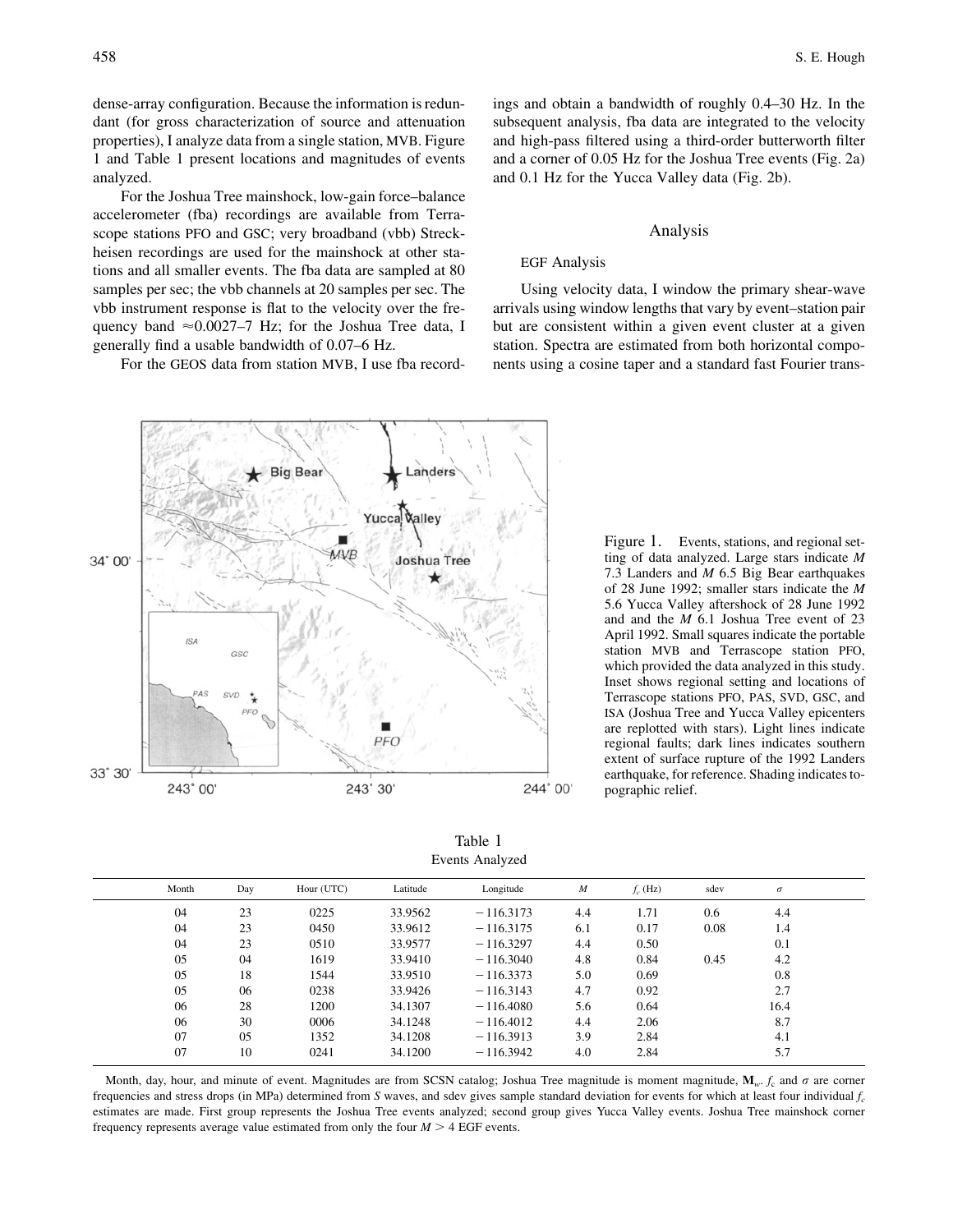

Figure 2. (a) Scaled velocity traces for the north component of the Joshua Tree mainshock (top) and four events used as empirical Green's functions, recorded at station PAS. Events are identified by hour and minute (e.g.,  $0450 = 04:50$  UTC) (see Table 1). Records are scaled and offset to illustrate waveform similarity. Multiplicative scaling factor shown for each of the EGF events. Spectra are calculated using the entire (windowed) time series shown. (b) Scaled velocity traces for the *M* 5.6 Yucca Valley event (top) and the three events used as empirical Green's functions, recorded at the portable GEOS station MVB. Multiplicative scaling factor shown for each of the EGF events. Spectra are again calculated using the entire (windowed) time series shown.

form (FFT); with boxcar smoothing over  $\pm 0.1$  Hz. Deconvolution is then performed in the frequency domain, via a straightforward process of spectral division. Following Hough (1997), I then compute a root mean square (rms) average of the spectra from the two horizontal components (Fig. 3a). Superimposed on the deconvolved spectra are ratios of theoretical  $\omega^2$  spectra that best fit the logarithm of the calculated spectra (in a least-squares sense). The regression is done using a grid-search method to find the pair of cornerfrequency values that gives the optimal least-squares misfit. Each deconvolved source spectrum thus yields a cornerfrequency estimate for the mainshock and the EGF event. For each mainshock, a separate corner-frequency estimate is obtained for each EGF event, for each station. For the EGF events, one corner-frequency value is obtained at each station (that recorded that event).

All corner-frequency values are expected to reflect directivity effects. A finite-fault inversion of the Joshua Tree mainshock (Hough and Dreger, 1995) provides a more thorough accounting of these directivity effects, and so is expected to provide better resolution of source size/stress drop. For the Joshua Tree event, I first average all results from the deconvolutions using different EGF events to obtain one mainshock corner-frequency estimate for each site, then average (arithmetically) those results over all sites. Table 2 illustrates the variability of  $f_c$  estimates, for both the mainshock and the EGF events, obtained at the different stations. Final averaged values for all the events analyzed are summarized in Table 1. As discussed by Hough (1997), the consistency of  $f_c$  estimates obtained using different EGF events provides a good estimate of the uncertainties. Table 1 includes the sample standard deviations (sdev) for those  $f_c$  values for which at least four individual  $f_c$  estimates are obtained. I note that the sdev values for the mainshock are likely to be overestimates because they include directivity effects (Hough and Dreger, 1995). Estimating an sdev for the mainshock from stations PAS and PFO, I obtain values of 0.03 and 0.04 Hz, respectively.

Figure 3a supports the conclusions of a previous EGF study of the Joshua Tree event (Hough and Dreger, 1995), that the deconvolved source spectra do not reveal significant departure from an  $\omega^2$  model and that the inferred Brune stress-drop results are quite constant with moment (Table 1). Figure 3b reveals that the  $\omega^2$  model provides a good fit to the deconvolved source spectra for the Yucca Valley event, with Brune stress-drop values ranging from 4.1 to 16.4 MPa.

The ratios of high- to low-frequency deconvolved source spectra levels can also be estimated. The high-frequency level predicted for a constant stress drop, omegasquare model (given the observed low-frequency level) is illustrated for the Yucca Valley events (Fig. 3b). Generally, good consistency is found with the predictions.

The mainshock corner frequencies/stress-drop values can also be interpreted in terms of overall rupture dimension (Brune, 1970). Assuming a source–time function half-width given by  $t_{1/2} = 0.37/f_c$  (Brune *et al.*, 1979) where the rupture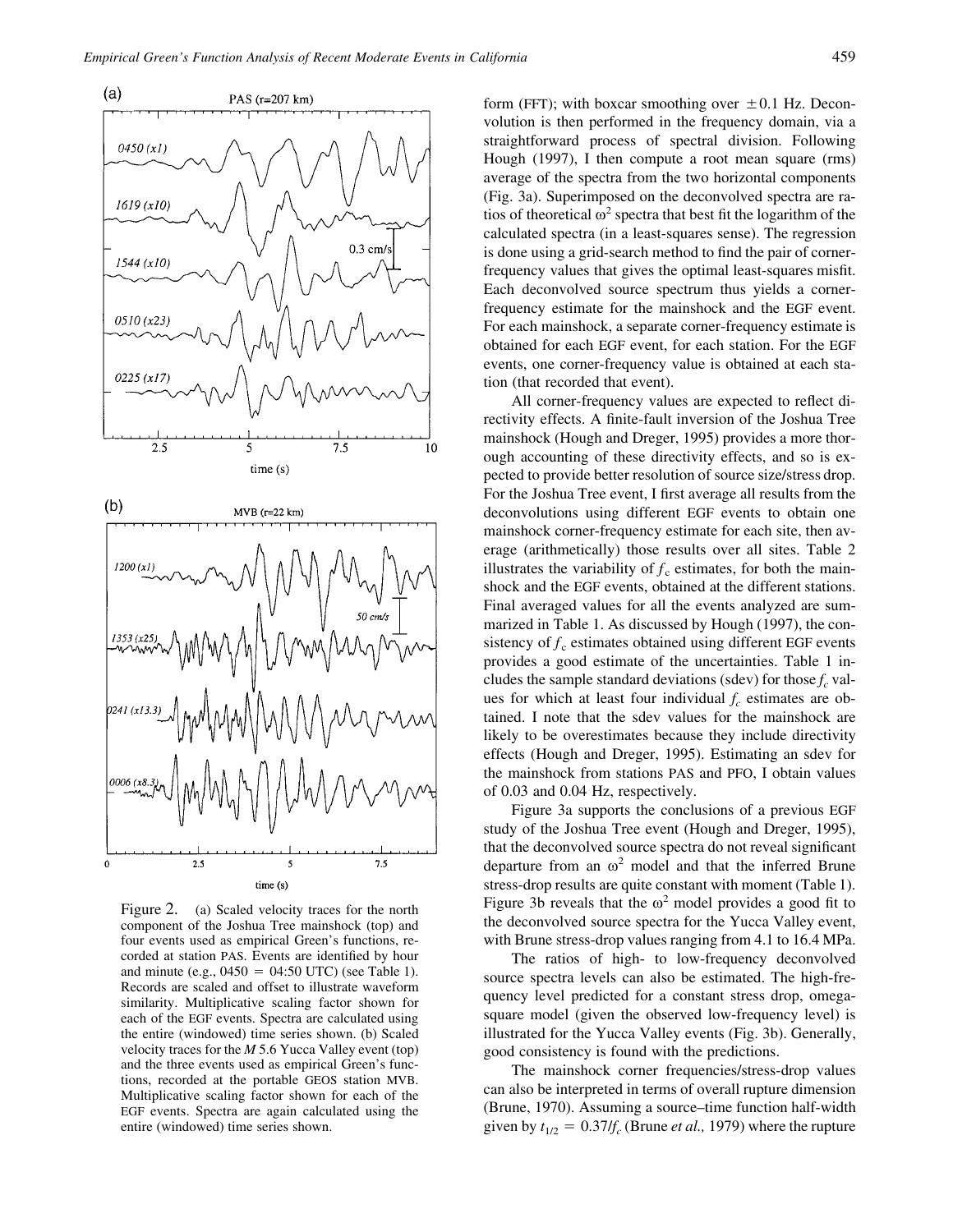PFO

freq. (Hz)



velocity is taken to be  $0.9\beta$ ; a  $0.17$  Hz corner frequency for the Joshua Tree event implies an overall rupture dimension of 14.3 km, just slightly larger than the 10–12-km diameter obtained via the finite-fault inversion. The corner frequency for the Yucca Valley event is less well constrained, with estimates from the three EGF deconvolutions at station MVB yielding a range of 0.32–0.96 Hz, implying a rupture dimension range of 2.4–7.3 km. This is smaller than the previously inferred 11-km dimension (Hough *et al.,* 1993). As I discuss in a later section, it is possible that the corner-

recorded the *M* 6.1 1992 Joshua Tree, California, earthquake, using up to five smaller nearby events as empirical Green's functions (EGF events used are identified by hour and minute). Superimposed on each source spectrum is the best-fitting theoretical model of  $\omega^2$  source spectra; a regression determines the optimal mainshock and empirical Green's function corner frequency for each pair. Deconvolved source spectra are offset for clarity. Small tick marks show corner-frequency estimates (those within the range 0.1–30 Hz) (see Table 2). (b) Same (a) for Yucca Valley event. Three smaller events are used as empirical Green's functions (Fig. 2b) (Table 1). Solid lines indicate highfrequency spectral levels consistent with constant stressdrop scaling, relative to observed high-frequency levels.

frequency estimates for this event are biased toward high values.

While the EGF results are thus generally consistent with a one-corner model and a Brune stress drop comparable to static stress drop, it is illustrative to return to the observed (not deconvolved) velocity spectra. One corner frequencies are constrained, it is possible to use colocated event clusters to invert spectra for a common frequency-independent attenuation parameter and site response (Hough, 1997). In this multiple-empirical Green's function (MEGF) approach, the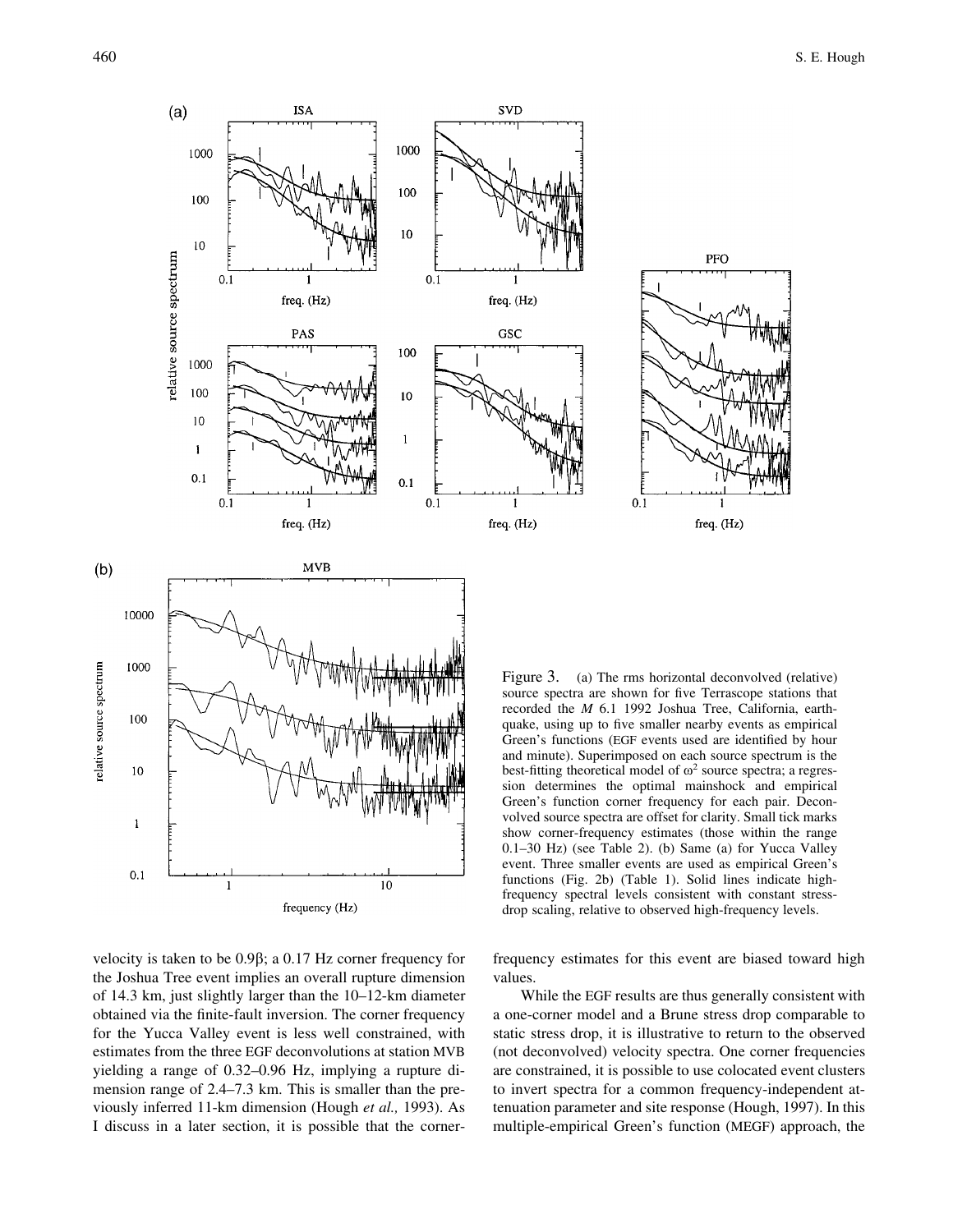Table 2 EGF Results for Joshua Tree Mainshock

| Station    | <b>EGF</b> Event | $f_{c1}$ (Hz) | $f_{c2}$ (Hz) | $\kappa$ (sec) |  |
|------------|------------------|---------------|---------------|----------------|--|
| <b>ISA</b> | 0225             | 0.24          | 1.6           | 0.079          |  |
|            | 1619             | 0.24          | 0.8           |                |  |
| <b>PAS</b> | 0225             | 0.20          | 1.6           | 0.099          |  |
|            | 0238             | 0.20          | 1.1           |                |  |
|            | 1544             | 0.16          | 0.8           |                |  |
|            | 1619             | 0.12          | 0.5           |                |  |
| <b>GSC</b> | 0225             | 0.28          | 2.7           | 0.103          |  |
|            | 1619             | 0.32          | 1.6           |                |  |
| <b>SVD</b> | 0225             | 0.16          | 1.9           | $-0.090$       |  |
|            | 1544             | 0.08          | 0.8           |                |  |
| <b>PFO</b> | 0225             | 0.12          | 0.8           | $-0.070$       |  |
|            | 0238             | 0.08          | 0.8           |                |  |
|            | 0510             | 0.08          | 0.5           |                |  |
|            | 1544             | 0.04          | 0.5           |                |  |
|            | 1619             | 0.16          | 0.5           |                |  |
|            |                  |               |               |                |  |

Terrascope station hour and minute of EGF event (see Table 2), corner frequency estimate for mainshock, and EGF event, respectively, and attenuation parameter  $\kappa$ .

attenuation parameter and the site response are constrained by spectra from multiple events with a range of magnitudes. The usual trade-offs between corner frequency and attenuation are also avoided because the source parameters have been determined by the early EGF analysis. The combined source, path, and site terms should provide an adequate characterization of the spectral shape (Hough, 1997; Hough *et al.,* 1999).

However, applying MEGF analysis to the Joshua Tree clusters yields negative attenuation parameters at several of the stations. Figure 4, which shows the mainshock spectra at stations PAS, GSC, and PFO, illustrates why the overall spectral shapes at PFO especially, are not well fit by an  $\omega^2$ model. It is illuminating to focus on the data from PFO, which is the closest Terrascope station to the Joshua Tree events and is expected to be relatively free of strong site effects (Berger *et al.,* 1984; Fletcher *et al.,* 1990; Aster and Shearer, 1991; Kato *et al.,* 1995). Previous studies (e.g., Hough and Anderson, 1988) have also provided a characterization of local and regional attenuation at PFO. Superimposed on the PFO mainshock spectrum in Figure 4 is an  $\omega^2$  source (velocity) model, with the corner frequency determined from the EGF analysis, assuming no anelastic attenuation. The shallow decay of the spectrum relative to the  $\omega^2$  model gives rise to a negative attenuation parameter (and *Q* value). These results will be discussed at length in a later section.

The raw spectra from the Yucca Valley sequence do exhibit a decay stronger than  $\omega^2$ , and so one is able to analyze these events to investigate the consistency of their radiated spectra with the  $\omega^2$  model. Applying the MEGF method with corner frequencies for all events constrained according to the prior EGF analysis, the spectra are fit by

$$
A(f, r) = A_0(f) e^{-\pi \kappa f}, \qquad (1)
$$



Figure 4. Scaled, offset rms velocity spectra for the Joshua Tree mainshock at stations PFO (bottom), GSC (middle), and PAS (top). Superimposed are  $\omega^2$ (velocity) source models (dashed lines), with the corner frequency determined from an average of the results from that station and a low-frequency spectral level chosen to roughly fit the data, as well as the same models with an appropriate attenuation parameter added (solid lines).

where  $A_0(f)$  is the source spectrum and the attenuation parameter,  $\kappa$ , is equated to the path-dependent attenuation term (Anderson and Hough, 1984),

$$
\kappa = \int \frac{dr}{Q_i \beta},\tag{2}
$$

where  $Q_i$  is a frequency-independent attenuation parameter and  $\beta$  is the shear-wave velocity. *A*<sub>0</sub>(*f*) is given by the  $\omega^2$ model (for velocity)

$$
A_0(f) = \frac{\alpha_0 f}{1 + (f/f_c)^2}
$$
 (3)

where  $f_c$  is the corner frequency and the high-frequency spectral decay is assumed to be  $-2$ . If the spectra are well characterized by exponential decay, then the slope of the decay can be interpreted using equation (2) for the frequency-independent component of attenuation (Anderson and Hough, 1984). This leaves open the possibility that a total  $Q^{-1}$  will be given by

$$
1/Q_i + 1/Q_f, \tag{4}
$$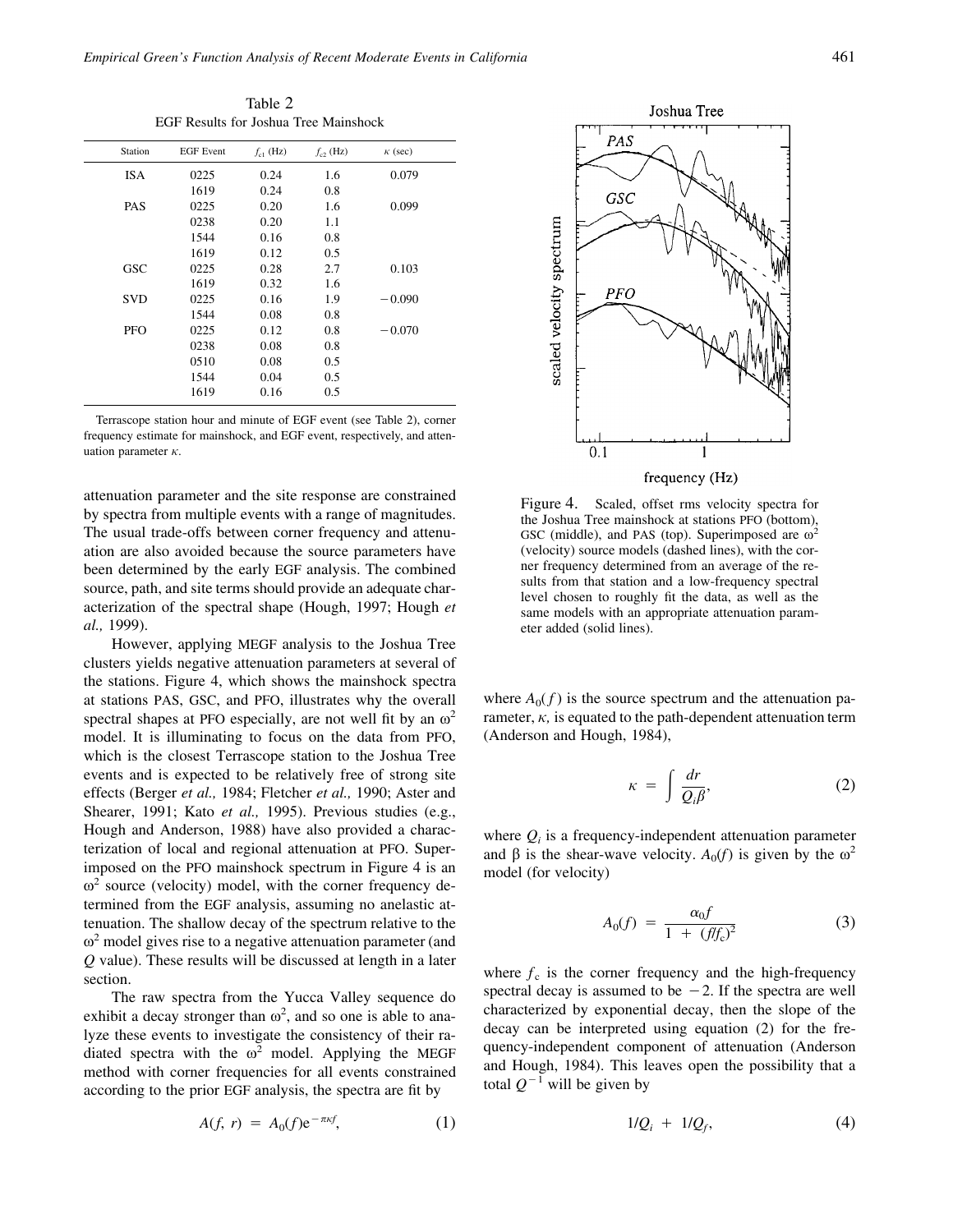where the frequency-dependent term  $Q_f$  is linearly dependent on frequency (see Hough [1997] for further discussion). Determination of this component requires consideration of absolute spectral amplitudes, which is not possible with the single-station method employed here. The absolute amplitude term,  $\alpha_o$ , in equation (3) will thus incorporate change in the overall spectral level due to either geometrical spreading or a component of attenuation that is proportional to frequency, as well as the inherent source amplitude. The attenuation estimates that are inferred from the frequency-

bounds. The observed velocity spectra are first corrected for the  $\omega^2$  shape (using constrained corner frequency); the lowfrequency asymptote and spectral decay then determine  $\alpha_0$ and  $\kappa$ . Again, this analysis resolves only  $Q_f$ , from the inferred  $\kappa$  values. The resulting spectral fits, and residuals (averaged from all events), are shown in Figure 5. Although at first glance this model appears to provide a good characterization of the observed spectra, closer inspection reveals a significant mismatch to the spectra at the lowest frequencies, 0.5–0.8 Hz (a range for which good signal-to-noise levels exist).

independent component can thus be considered lower

#### Observations at PFO

The spectra shown in Figures 4 and 5 will, as noted, reflect a combination of source, path (attenuation, scattering, and geometrical spreading), and site effects. Attenuation is expected to affect the spectra according to  $(e^{[-\pi f f dr/Q\beta]})$ where  $Q$  is now the total quality factor. Numerous studies have shown that  $Q = Q_0 f^a$  where *a* is between 0 and 1 (e.g., Singh and Herrmann, 1983; Aki, 1991; Raoof *et al.,* 1999). A total *Q* of the form given by equation (4) can be modeled by this functional form over a finite-frequency band (Anderson and Hough, 1984). With an attenuation function of this form, the rate of high-frequency spectral decay can only be increased. That is, the overall exponential factor will inevitably decrease with increasing frequency. In fact, previous studies provide constraint on attenuation at PFO, with *Q* values of  $\approx$  250 at 5 Hz and  $\approx$  500 at 20 Hz (Hough and Anderson, 1988). Thus, attenuation cannot be invoked to explain the observed discrepancies at PFO.

It is also difficult to appeal to site response to explain anomalously high spectral levels at high frequencies, particularly at station PFO. Station PFO is located at the Pinyon Flat Observatory within the Southern California batholith, away from topographic variation. This site has been chosen for numerous geophysical/seismological investigations based on its expected minimal site complexity (e.g., Berger *et al.,* 1984).

Several previous studies have specifically investigated site response at and near PFO, using data from the broadband Anza array (Vernon, 1989; Aster and Shearer, 1991). Borehole *S*-wave velocity results have been determined for the upper 300 m for PFO (Fletcher *et al.,* 1990), and site response has been calculated using borehole seismometers at Anza



Figure 5. Scaled, offset rms average velocity spectra at station MVB for the *M* 5.6 Yucca Valley event and three *M* 3.9–4.4 events from its aftershock subsequence (bottom panel). The top spectrum corresponds to the Yucca Valley event; the bottom three spectra are offset for clarity (all three are roughly of comparable amplitude). The top panel shows the residual between the model and the raw spectra, averaged over the four events.

station KNW (Aster and Shearer, 1991), which is roughly comparable to PFO in the extent of the near-surface weathered layer and near-site geology (Vernon, 1989). The observed response of the upper 300 m at KNW are shown to be well modeled by the theoretical one-dimensional response of the borehole-velocity model (Aster and Shearer, 1991).

The Fletcher *et al.,* (1990) velocity model (the upper five layers shown in Table 3, with the basement extended to essentially form a half-space) yields the theoretical one-dimensional site response shown in Figure 6. Perhaps surprisingly given the hard rock nature of the near-surface geology at PFO, this response does reveal a significant amplification at higher frequencies, up to a factor of 5–6 over a broadfrequency band, roughly 5–25 Hz. However, correcting the observed Joshua Tree spectrum at PFO by this site-response estimation (Fig. 7) does not result in appreciable changes in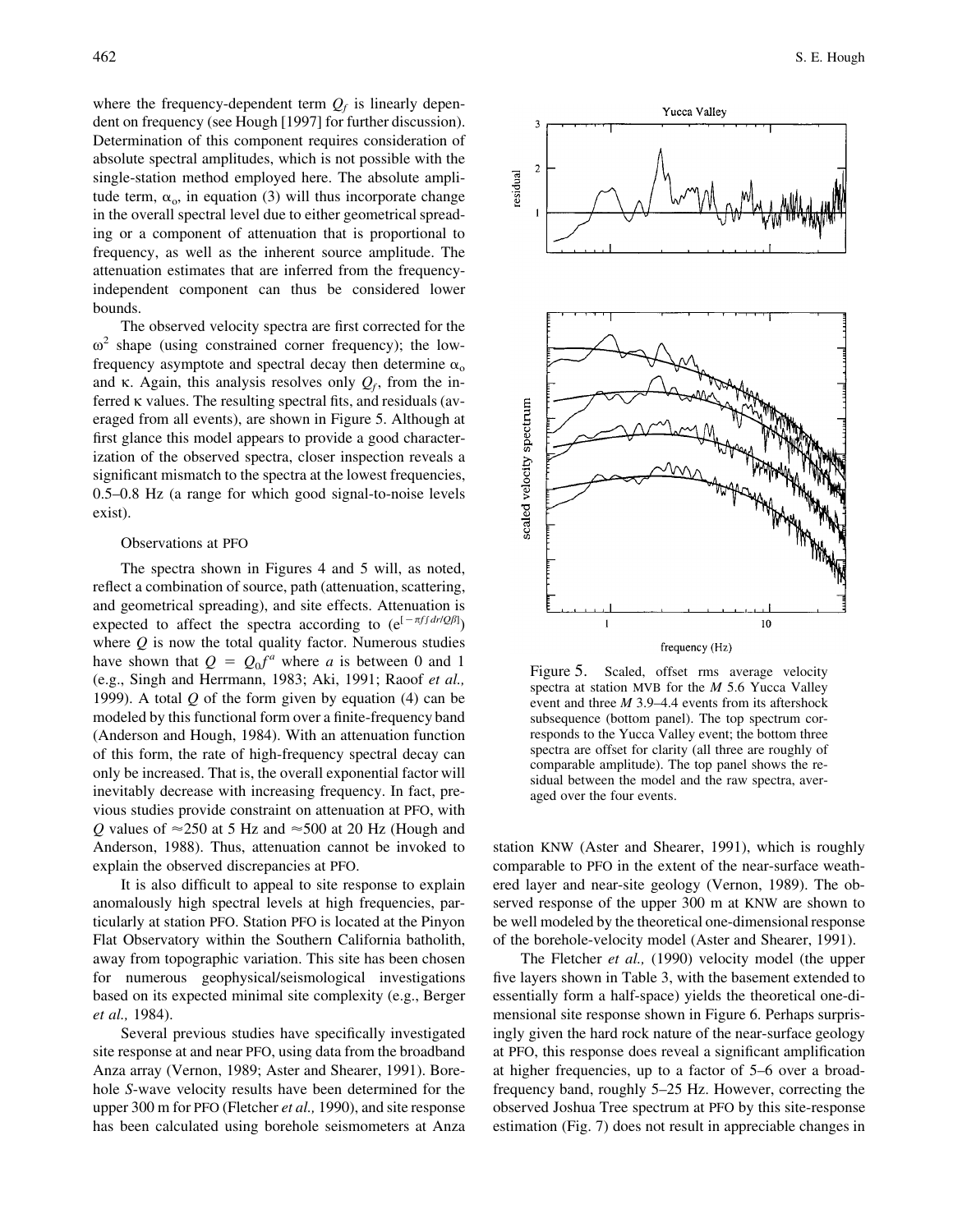|                |                  | Table 3<br>Model |                             |           |  |
|----------------|------------------|------------------|-----------------------------|-----------|--|
| Z(m)           | $\alpha$ (m/sec) | $\beta$ (m/sec)  | $\rho$ (kg/m <sup>3</sup> ) | $\varrho$ |  |
| 3              | 400              | 200              | 1.5                         | 7         |  |
| $\overline{2}$ | 700              | 400              | 2.7                         | 7         |  |
| 10             | 1700             | 900              | 2.7                         | 7         |  |
| 35             | 3000             | 1650             | 2.7                         | 7         |  |
| 15             | 3100             | 1650             | 2.7                         | 7         |  |
| 235            | 5300             | 3000             | 2.7                         | 50        |  |
| 1400           | 5300             | 3000             | 2.7                         | 500       |  |
| 2000           | 5400             | 3100             | 2.7                         | 999       |  |

Thickness of layer (*Z*), *P*- and *S*-wave velocities ( $\alpha$  and  $\beta$ ), density ( $\rho$ ), and quality factor (*Q*). The *Q* value for the first layer is determined from observed spectral shapes; *Q* values are assumed for the deeper layers. These *Q* values will trade off to some extent, as discussed in the text.



Figure 6. Theoretical one-dimensional response calculated using the velocity model shown in Table 3 for station PFO. The light line corresponds to the response of the upper 50–70 m, for which *S*-wave velocities are constrained from borehole studies (Fletcher *et al.,* 1990). The dark line corresponds to the full model, which is extended to match a regional velocity model for the Anza area. The close correspondence of the two curves indicates the primary control of site response by the upper 70 m.

spectral shape at frequencies below 3–5 Hz; the observed spectra are still not well matched by a single-corner model (with the corner frequency fixed to a value determined by EGF analysis).

It is straightforward to estimate the frequency band over which site effects will be important, given the thickness of the low-velocity layer and its vertical extent. A single lowvelocity layer will give rise to a fundamental resonance whose frequency is given by  $\beta$ /4*h* where *h* is the thickness of the layer; higher overtones will occur at multiples of this frequency. The effect of multiple layers will be more complex, depending on the nature of the velocity structure (Ken-



Figure 7. The (scaled) Joshua Tree velocity spectrum at PFO plotted from Figure 3 (light line), along with the spectrum corrected for the (deeper model) site response shown in Figure 6 (dark line). The theoretical  $\omega^2$  source model is also replotted; the corrected spectrum is still well above this curve over the frequency range  $\approx$  1–10 Hz.

nett and Kerry, 1979). However, the same basic relationship will govern the dependence of the dominant frequency on layer thickness. Thus, the 15-m-thick low-velocity (weathered) layer at PFO (the most conspicuous low-velocity zone) will give rise to dominant amplifications at frequencies of roughly 10 Hz and above. If one considers the expected response of the combined low-velocity unit (roughly 1300 m/ sec, on average) above 50 m, one obtains a quarter-wavelength resonance at roughly 6.5 Hz. The estimated onedimensional response shown in Figure 6 appears to represent a combination of these two effects.

To obtain significant site response at lower frequencies than those caused by the upper 50–70 m (that is, lower than 6 Hz) requires a much deeper layer, with suitably low velocity. For example, a layer with a 500-m depth extent would require a  $\beta$  of 2000 m/sec to give rise to a 1-Hz resonance (with an underlying impedance contrast sufficient to cause amplifications). However, Fletcher *et al.* (1990) estimated a  $\beta$  value of 2800 m/sec, for depths of 50 m and below.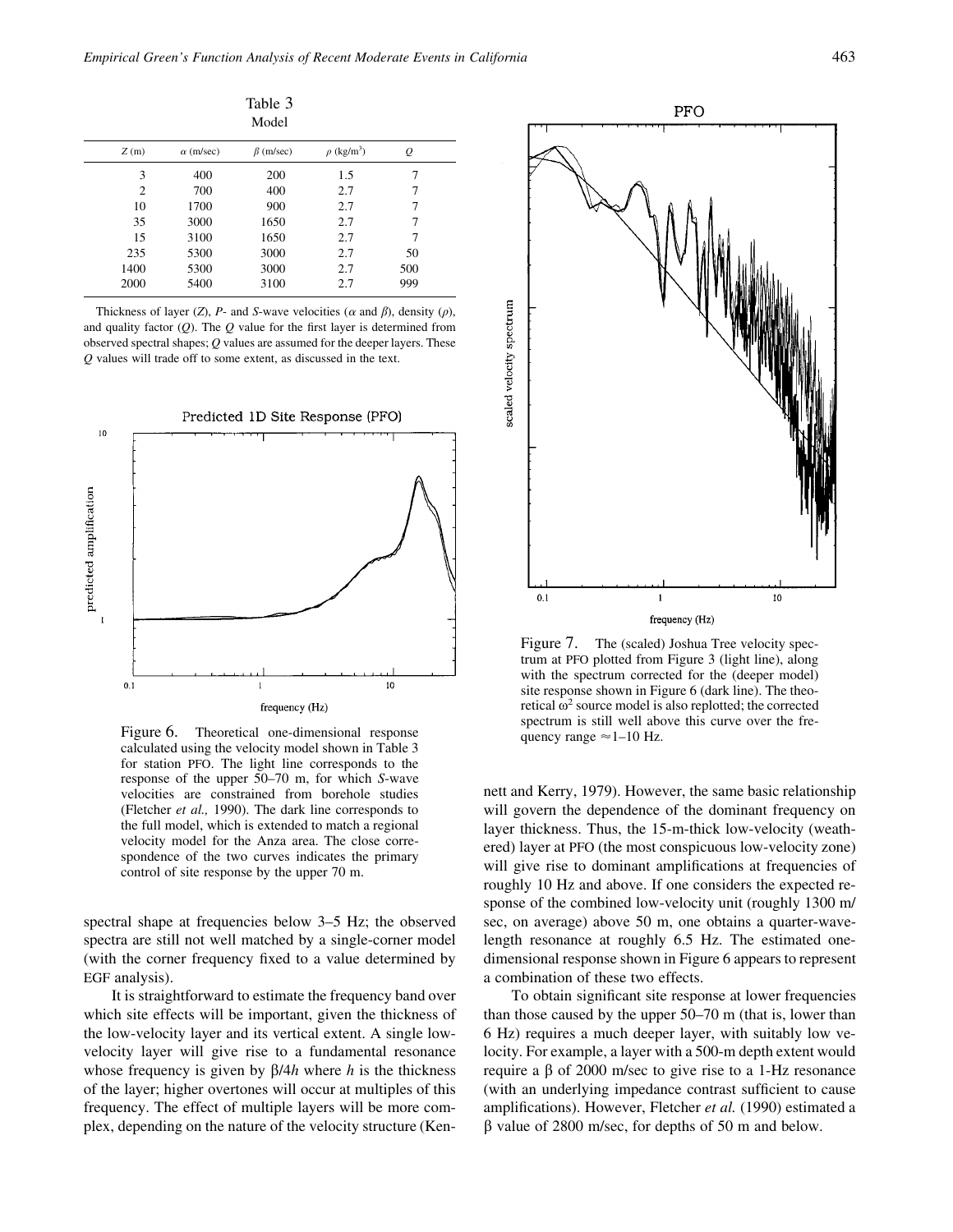To investigate possible effects of a deeper velocity structure, I extrapolate the Fletcher *et al.* (1990) velocity model to match deeper values of  $\beta$  estimated from the *P*wave velocity model of Scott *et al.,* (1994) and recompute the one-dimensional site response. Figure 6 reveals that the predicted response from this model differs only slightly from that estimated from the more shallow model, confirming that the upper 50 m contributes the vast majority of the site response observed at PFO.

#### Interpretation

#### EGF Versus (Uncorrected) Spectral Results

Although the Joshua Tree recording at PFO is a single observation, it was chosen for in-depth investigation because it provides an illustration of the general paradox (i.e., low Brune stress drop versus high apparent stress drop). It was also chosen for investigation because, unlike other recordings, available previous information on velocity and attenuation structure allows one to sort out the effects of different factors that will shape the high-frequency spectrum. This recording illustrates why high apparent stress drop and low Brune/static stress drop values were obtained for this event. That is, while EGF analysis (the method used by Hough and Dreger [1995]) reveals a corner frequency that implies a typically low Brune stress drop (56 bar), the observed spectrum exhibits a decay more gradual than  $\omega^2$ , which would imply high-radiated energy (and apparent stress drop) compared to that predicted by the  $\omega^2$  model.

The results obtained in this study, at PFO and elsewhere, are generally consistent with certain aspects of the model presented by Haddon (1996). This model, which incorporates both directivity and a model with self-similar rupture healing, predicts a spectral decay elevated with respect to a standard  $\omega^2$  model.

However, the Haddon (1996) model also predicts that, on average, EGF analysis will yield deconvolved source spectra with  $\omega^{-1}$  decay above the mainshock corner. This does not appear consistent with the results for the Joshua Tree mainshock analyzed using the *M* 4.4–5 aftershocks as Green's function events. One is left with two possible explanations: (1) that EGF deconvolutions are unable to resolve the full character of the spectrum given the inevitable bandwidth limitations, namely, given the requirement that EGF events contain sufficient long-period energy, one is typically restricted to using events that are only one, or at most two, magnitude units smaller than the mainshock, or (2) the source process that gives rise to the intermediate decay is not self-similar in its scaling, so its spectral signature is not revealed with EGF deconvolution. For example, if the scaling of an intermediate spectral decay was controlled by the slip-pulse length and this length was not a strong function of moment, the deconvolutions might reveal a first-corner frequency that reflects overall rupture length (e.g., static stress drop) but not a second-corner frequency related to the slip-pulse length.

Although the first prosaic explanation cannot be ruled out, I will explore the second explanation. If the results presented in this article do reflect a nonsimilar rupture process (i.e., a slip-pulse model), then one would infer that the slippulse length is not strongly dependent on moment over the magnitude range 4.5–6. Because the *M* 4–5 events in this study have expected source radii on the order of  $\approx 1.5-4$  km, a common slip-pulse length would have to be smaller than these dimensions, perhaps on the order of 0.2–1 km (as an estimate). This suggests a slip-pulse length somewhat smaller than, but not inconsistent with, previous results for moderate earthquakes (Heaton, 1990).

It does seem implausible that the slip-pulse width would be completely constant; previous studies yield estimated slip-pulse lengths on the order of 0.8–2.7 km for several recent *M* 6.9–7.3 events but of 13 km for the 19 September 1985 *M* 8.1 Michoacan, Mexico earthquake (Heaton, 1990) and approximately 10 km for the 28 June 1992 *M* 7.3 Landers, California earthquake (Wald and Heaton, 1994). Furthermore, it is also not tenable to suggest a nearly constant slip pulse for events much smaller than *M* 4, the overall dimensions of which will be limited.

A slip-pulse rupture model could also account for the subtle but systematic misfit of the Yucca Valley spectra evidenced in Figure 5 (and the relatively high mainshock Brune stress drop). That is, in order to account for an intermediate slope, the regression fits the highest spectral levels, which are flatter than they should be, at the expense of fitting the low-frequency levels. In this case, site response is considerably less well constrained, and the inferred site response will affect the frequency band over which the intermediate spectral slopes are inferred. This illustrates the fundamental difficulty in resolving site, path, and source effects, especially in a region for which independent site-response results are not available. However, an explanation (for the spectral characteristics) in terms of the source effect discussed previously is certainly plausible.

An examination of the spectra in Figure 5 suggests that an intermediate spectral slope generally biases the cornerfrequency regression results to somewhat higher-thanappropriate values. These results illustrate how the spurious scaling of stress drop with moment might result from shoehorning observed spectra into an inappropriate single-corner model, such as in a joint-inversion analysis, especially for earthquakes of magnitude 4 and larger. This could explain a systematic tendency for moderate events to be characterized by higher stress drop than small  $(M < 4)$  events, in either joint-inversion studies or EGF studies that cover a magnitude range of roughly *M* 3–5 (e.g., Fletcher and Boatwright, 1991; Hough and Dreger, 1995). That is, if only the largest events in the dataset were associated with an intermediate spectral decay, then an apparent magnitude dependence of stress drop could result. These arguments are also consistent with the conclusions of Atkinson and Silva (1997), who infer an intermediate spectral decay from a large study of moderate-to-large California earthquakes. It appears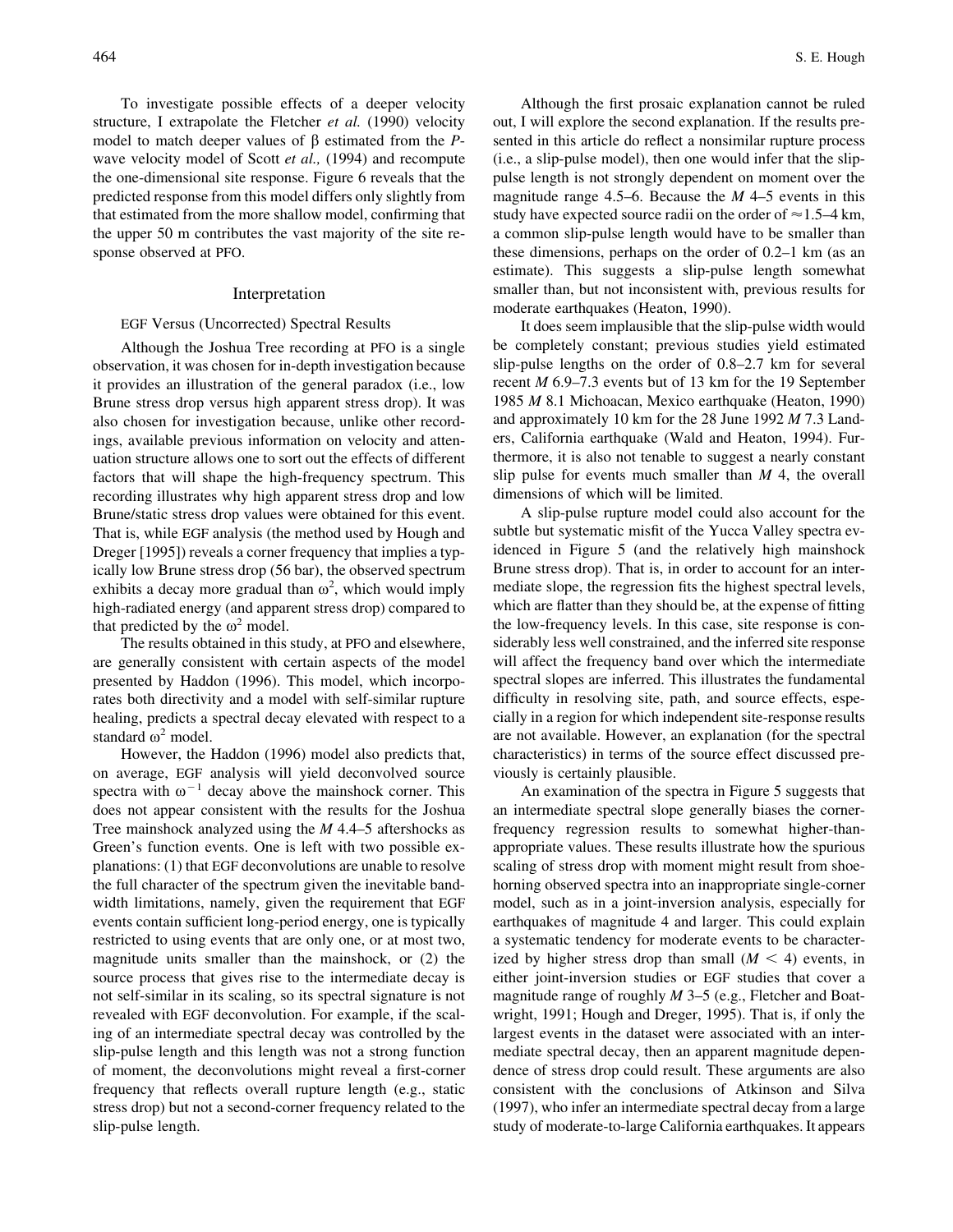that fitting a one-corner model with an exponential decay to a spectrum with a broad intermediate slope results in significant biases in the estimation of corner frequencies.

#### Conclusions

The two datasets presented in this study are rather small. Unfortunately, good event clusters with a mainshock magnitude of  $M$  5.5 + are limited by a number of disparate factors: (1) the small number of larger events during the few years that broadband networks have been in existence, (2) an apparent tendency for the largest earthquakes to not generate good EGF events, and (3) instrumental difficulties in obtaining on-scale recordings of large events and their early aftershocks (the latter often providing the best candidate EGF events (Hough, 1997).

Analyzing the best data available from recent earthquake sequences in California, I find that, while mainshocksource spectral shapes obtained using EGF analysis are apparently consistent with an  $\omega^2$  source, the observed spectra reveal an intermediate decay that is less steep than  $\omega^2$ . These latter results are consistent in some respects with the model presented by Haddon (1996) that incorporates directivity and a fractional stress-drop rupture. Finite-fault models can also lead to an intermediate spectral decay (Beresnev and Atkinson, 1999). However, these models predict that the intermediate slopes would also be observed on source spectra obtained with EGF deconvolutions. The contradictory results obtained in this article could reflect either of the bandwidth limitations. They could also reflect a fractional stress-drop model with a rupture process that is not self-similar, such as a slip-pulse model in which the slip pulse controls the radiated energy and has a length not strongly dependent on seismic moment.

The conclusions are also generally consistent with a number of disparate studies of high-frequency ground motions (e.g., Hanks and Boore, 1984), particularly the results that ground motions for  $M > 4$  earthquakes at frequencies above their corners are typically characterized by stress-drop values higher than the static stress-drop values typically inferred for moderate-to-large earthquakes.

The behavior of  $\sigma_b$  itself is expected to be complicated because of biases introduced by application of an inappropriate one-corner model for larger events. Brune stressdrop,  $\sigma_{\rm b}$ , and static stress drop may be consistent for *M*  $\leq$  5 events, so compilations that combine  $\sigma_b$  for smaller events with static stress drop for larger events (e.g., Hough, 1996) may appear relatively seamless and constant with moment, possibly with a slight bump at moderate magnitudes.

The only other obvious explanation for the apparent versus static stress-drop paradox requires that estimates of radiated energy/apparent stress be universally biased by an incomplete accounting for site response or surface-wave energy. In addition to the difficulties, discussed above, of explaining the PFO observations in terms of site response, this seems implausible for several reasons: (1) high apparent stress drops are found for Terrascope stations representing a wide range of near-site geology, and (2) biases caused by site response would not explain the observed systematics of apparent stress-drop scaling.

The nearly constant slip-pulse model discussed in this article is not, at first glance, consistent with the conclusions of Frankel (1995) who simulates strong-motion recordings of the *M* 6.9 1989 Loma Prieta mainshock using *M* 3.7–4 aftershocks as EGF events and concludes that the mainshock spectral shapes are well matched using a summation scheme based on constant static stress drop. Because a *M* 3.8 event with a 4 MPa stress drop will have an overall rupture dimension of roughly 800 m, it is unlikely to have a slip-pulse extent comparable to the mainshock, so one would not expect the spectral summation to match that of the mainshock. However, close inspection of figure 16 of Frankel (1995) reveals that, at four of the five sites analyzed, the simulated spectral amplitudes underpredict the observed mainshock amplitudes by approximately a factor of 2, between 0.5 Hz (the lowest frequency analyzed) and roughly 3 Hz. While it is arguable whether this misfit is significant, the character of the residuals is at least consistent with the mainshock spectra having an intermediate slope within this frequency range that is not present in the EGF spectra.

The subtle nature of the (possible) misfit in the Frankel (1995) results is echoed in the results presented in this article in Figure 3b. A consideration of the high- versus lowfrequency deconvolved amplitudes suggests that the inferred intermediate spectral regime does not strongly affect the high-frequency scaling. If this is the case, then it is reasonable that the intermediate spectral decay would be best revealed in energy calculations (that integrate over the entire bandwidth) rather than calculations based on high-frequency spectral levels or scaling.

The association of an intermediate spectral decay with a slip-pulse model is not new; previous studies (e.g., Mayeda and Walter, 1996) have pointed out that it may be quite misleading to base predicted earthquake ground motion (and/or spectral characteristics) on a simple one-corner model with a constant static stress drop. Although this model may characterize part of the earthquake rupture process (the propagation of the slip pulse along the full extent of the rupture), it will not fully characterize the radiated seismic energy.

By examining both the deconvolved source spectra estimated using the EGF method and the raw spectra, this study reveals that each method appears to reveal a distinct aspect of the earthquake rupture process: simple,  $\omega^2$ , spectral shapes and a self-similar static stress drop on one hand and complex spectral shapes and a nonconstant apparent stress drop on the other. I conclude that the combined observations, from this study and many others, suggest that radiated spectra could be significantly shaped by directivity and/or effects related to the propagation of ruptures as a narrow slip pulse.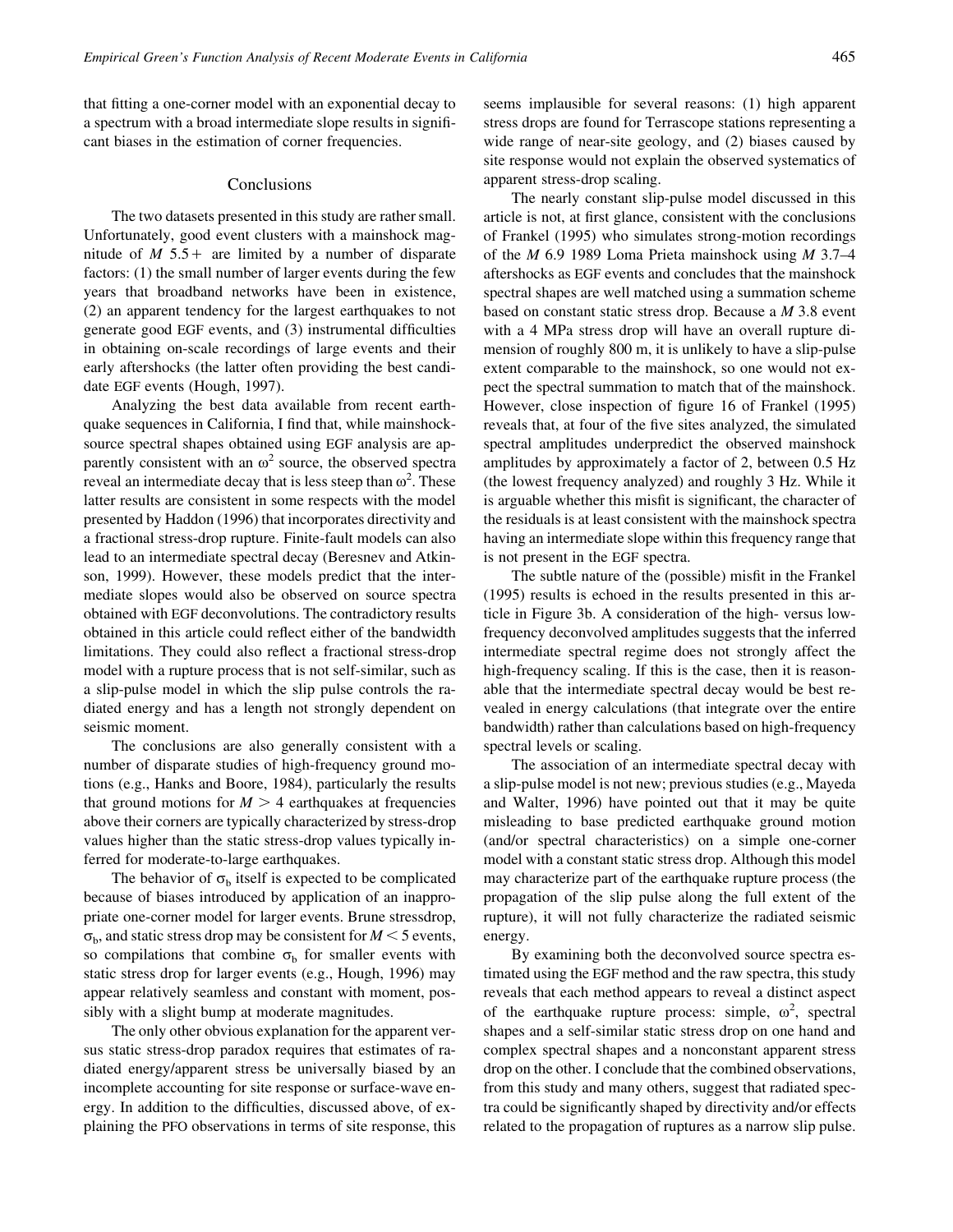#### Acknowledgments

I thank Hiroo Kanamori, Tom Heaton, Doug Dreger, Tom Hanks, Bill Joyner, Gail Atkinson, Nancy King, and Art Frankel for helpful discussions in the course of this work and Katrin Hafner for assistance with processing the codes for the Terrascope data. I thank Yoshihas Iio and two anonymous reviewers for helpful comments and very gratefully acknowledge Michael Fehler for his suggestions and patience. The Joshua Tree/Landers GEOS deployment involved the hard work of numerous individuals, including Jim Mori, Gene Sembera, Chris Dietel, Joe Sena, Gary Glassmoyer, and Scott Lydeen, and the helpful cooperation of Ralph Skaggs and Ginny Whitney. The Terrascope data was accessed through the Southern California Earthquake Center data center, which is supported by grants from the National Science Foundation and the United States Geological Survey.

#### References

- Abercrombie, R., and P. C. Leary (1993). Source parameters of small earthquakes recorded at 2.5 km depth, Cajon Pass, California: implications for earthquake scaling, *Geophys. Res. Lett.* **20,** 1511–1514.
- Aki, K. (1991). Summary of discussions on coda waves at the Istanbul IASPEI meeting, *Phys. Earth Planet. Interiors* **67,** 1–3.
- Anderson, J. G., and S. E. Hough (1984). A model for the shape of the Fourier amplitude spectrum of acceleration at high frequencies, *Bull. Seism. Soc. Am.* **74,** 1969–1994.
- Aster, R. C., and P. M. Shearer (1991). High-frequency borehole seismograms recorded in the San Jacinto fault zone, southern California. II. Attenuation and site effects, *Bull. Seism. Soc. Am.* **81,** 1081–1101.
- Atkinson, G. M., and W. Silva (1997). An empirical study of earthquake source spectra for California earthquakes, *Bull. Seism. Soc. Am.* **87,** 97–113.
- Beresnev, I. A., and G. M. Atkinson (1999). Generic finite-fault model for ground-motion prediction in eastern North America, *Bull. Seism. Soc. Am.* **89,** 608–625.
- Berger, J., L. M. Baker, J. N. Brune, J. B. Fletcher, T. C. Hanks, and F. L. Vernon (1984). The Anza array: a high-dynamic range, broadband, digitally radiotelemetered seismic array, *Bull. Seism. Soc. Am.* **74,** 1469–1481.
- Boatwright, J., and G. L. Choy (1992). Acceleration source spectra anticipated for large earthquakes in northeastern North America, *Bull. Seism. Soc. Am.* **82,** 660–682.
- Borcherdt, R. G., J. B. Fletcher, E. G. Jensen, L. Maxwell, J. R. Van Shaak, R. E. Warrick, E. Cranswick, J. S. Johnston, and R. McClearn (1985). A general earthquake-observation system, *Bull. Seism. Soc. Am.* **75,** 1783–1825.
- Brune, J. N. (1970). Tectonic stress and the seismic shear waves from earthquakes, *J. Geophys. Res.* **75,** 4997–5009.
- Brune, J. N., R. J. Archuleta, and S. Hartzell (1979). Far-field S-wave spectra, corner frequencies, and pulse shapes, *J. Geophys. Res.* **84,** 2262– 2272.
- Dreger, D. S. (1994). Empirical Green's function study of the January 17, 1994 Northridge, California earthquake, *Geophys. Res. Lett.* **21,** 2633–2636.
- Fletcher, J. B., T. Fumal, H.-P. Liu, and L. C. Haar (1990). Near-surface velocities and attenuation at two boreholes near Anza, California, from logging data, *Bull. Seism. Soc. Am.* **80,** 807–831.
- Fletcher, J. B., and J. Boatwright (1991). Source parameters of Loma Prieta aftershocks and wave propagation characteristics along the San Francisco Pennisula from a joint inversion of digital seismograms, *Bull. Seism. Soc. Am.* **81,** 1783–1812.
- Frankel, A. (1991). High frequency spectral falloff of earthquakes, fractal dimension of complex rupture, b-value, and the scaling of stress on faults, *J. Geophys. Res.* **96,** 6291–6302.
- Frankel, A. (1995). Simulating strong motions of large earthquakes using recordings of small earthquakes: the Loma Prieta mainshock as a test case, *Bull. Seism. Soc. Am.* **85,** 1144–1160.
- Frankel, A., J. Fletcher, F. Vernon, L. Haar, J. Berger, T. Hanks, and J. Brune (1986). Rupture characteristics and tomographic source imaging of  $M_l \approx 3$  earthquakes near Anza, southern California, *J. Geophys. Res.* **91,** 12633–12650.
- Haddon, R. A. W. (1996). Earthquake source spectra in eastern North America, *Bull. Seism. Soc. Am.* **86,** 1300–1313.
- Hanks, T. C. (1979). b values and  $\omega^{-\gamma}$  seismic source models: implications for tectonic stress variations along active crustal fault zones and the estimation of high-frequency strong ground motion, *J. Geophys. Res.* **84,** 2235–2242.
- Hanks, T. C., and D. M. Boore (1984). Moment-magnitude relations in theory and practice, *J. Geophys. Res.* **89,** 6229–6235.
- Haskell, N. A. (1964). Total energy and energy spectral density of elastic wave propagation from propagating faults, *Bull. Seism. Soc. Am.* **54,** 1811–1841.
- Hauksson, E., L. M. Jones, K. Hutton, and D. Eberhart-Phillips (1993). The 1992 Landers earthquake sequence-seismological observations, *J. Geophys. Res.* **98,** 19835–19858.
- Hauksson, E., K. Hutton, H. Kanamori, L. Jones, J. Mori, S. Hough, and G. Roquemore (1995). Preliminary report on the 1995 Ridgecrest earthquake sequence in eastern California, *Seism. Res. Lett.* **66,** 54–60.
- Heaton, T. H. (1990). Evidence for and implications of self-healing pulses of slip in earthquake rupture, *Phys. Earth Planet. Interiors* **64,** 1–20.
- Hough, S. E. (1994). Southern surface rupture associated with the 1992 Landers earthquake, *Bull. Seism. Soc. Am.* **84.**
- Hough, S. E. (1996). Observational constraints on earthquake source scaling: understanding the limits in resolution, *Tectonophysics* **261,** 83–96.
- Hough, S. E. (1997). Empirical Green's function analysis: taking the next step, *J. Geophys. Res.* **102.**
- Hough, S. E., and J. G. Anderson (1988). High-frequency spectra observed at Anza, California: implications for Q structure, *Bull. Seism. Soc. Am.* **78,** 692–707.
- Hough, S. E., J. Mori, E. Sembera, G. Glassmoyer, C. Mueller, and S. Lydeen (1993). Southern surface rupture associated with the 1992 M 7.4 Landers earthquake: did it all happen during the mainshock?, *Geophys. Res. Lett.* **20,** 2615–2618.
- Hough, S. E., and D. S. Dreger (1995). Source parameters of the 4/23/92 Joshua Tree, California, earthquake and its aftershocks: empirical Green's function analysis of TERRAscope and GEOS data, *Bull. Seism. Soc. Am.* **85,** 1576–1590.
- Hough, S. E., J. Lees, and F. Monastero (1999). Attenuation and source properties at the Coso geothermal region, California, *Bull. Seism. Soc. Am.* **89,** 1606–1619.
- Humphrey, J. R., and J. G. Anderson (1995). Seismic source parameters from the Guerrero subduction zone, *Bull. Seism. Soc. Am.* **84,** 1754– 1769.
- Jones, L. M., K. Aki, D. Boore, M. Celebi, A. Donnellan, J. Hall, R. Harris, E. Hauksson, T. Heaton, *et al.* (1994). The magnitude-6.7 Northridge, California earthquake of 17 January 1994, *Science* **266,** 389–397.
- Jones, L. E., and S. E. Hough (1995). Analysis of broadband recordings of the 6/28/92 Big Bear Earthquake: evidence for a multiple-event source, *Bull. Seism. Soc. Am.* **85,** 688–704.
- Kanamori, H., E. Hauksson, and T. Heaton (1991). TERRAscope and CUBE project at Caltech, *EOS* **72,** 564.
- Kanamori, H., J. Mori, E. Hauksson, T. H. Heaton, L. K. Hutton, and L. M. Jones (1993). Determination of earthquake energy release and ML using TERRAscope, *Bull. Seism. Soc. Am.* **83,** 330–346.
- Kato, K., K. Aki, and M. Takemura (1995). Site amplification from coda waves: validation and application to S-wave site response, *Bull. Seism. Soc. Am.* **85,** 467–477.
- Kennett, B. L. N., and N. J. Kerry (1979). Seismic waves in a stratified half space, *Geophys. J. R. Astron. Soc.* **57,** 557–583.
- Mayeda, K., and W. R. Walter (1996). Moment, energy, stress drop, and source spectra of western United States earthquakes from regional coda waves, *J. Geophys. Res.* **101,** 11,195–11,208.